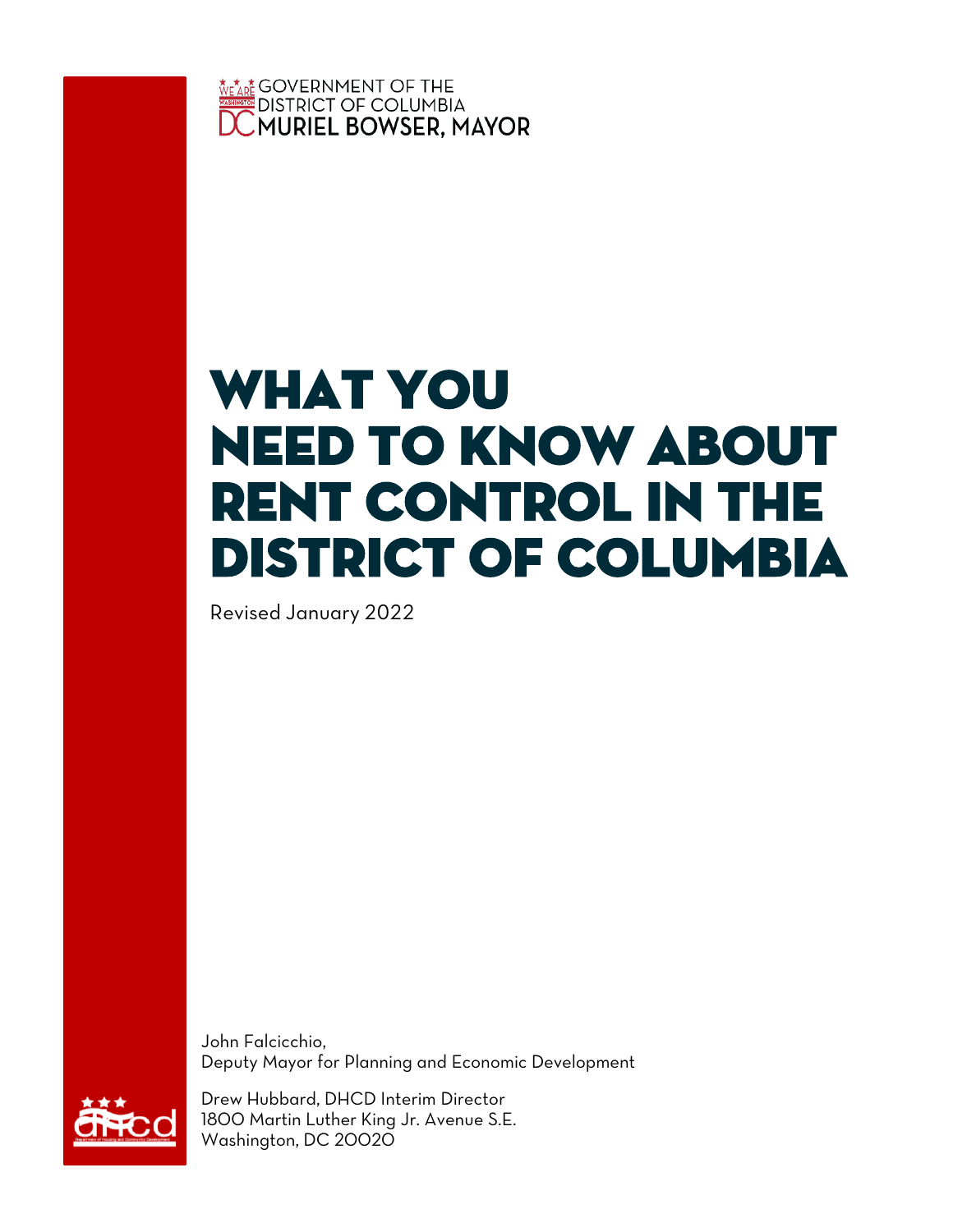# Contents

| Technical Assistance and Resource Support for Housing Providers and Tenants 8 |  |
|-------------------------------------------------------------------------------|--|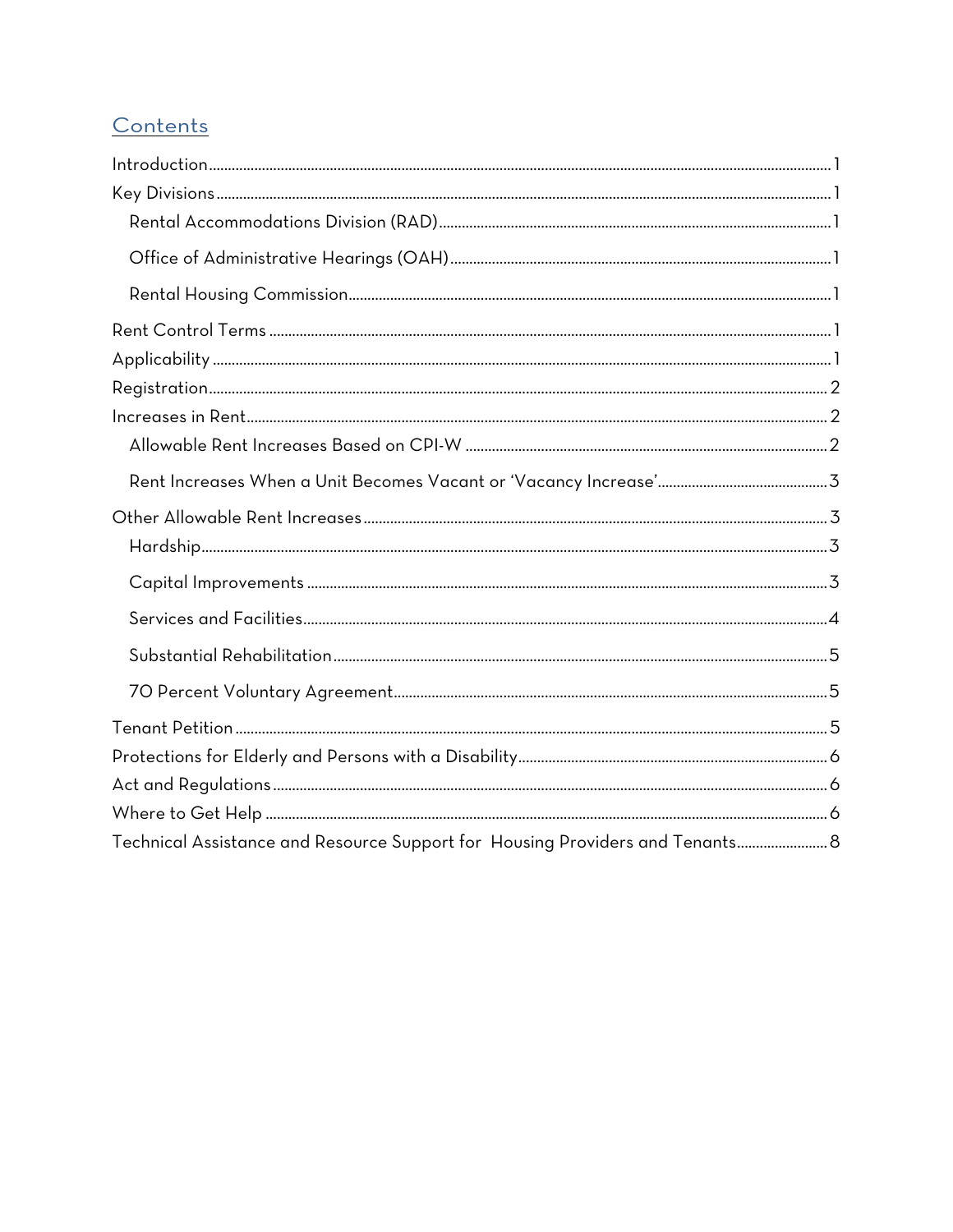# **Introduction**

This pamphlet will help you understand rent control laws and regulations. The rent control law is the Rental Housing Act of 1985 (D.C. Law 6-10) as amended (the Act), which is codified as D.C. Official Code §42-3501.01 et seq., as well as the corresponding D.C. Municipal Regulations, Title 14, Chapter 4200 et seq. You can find the complete law in most District of Columbia public libraries or online at: https://code.dccouncil.us/dc/council/code/titles /42/chapters/35/subchapters/II/.

# **Key Divisions**

## **Rental Accommodations Division (RAD)**

The Rental Accommodations Division (RAD), which is part of the Department of Housing and Community Development's (DHCD) Housing Regulation Administration (HRA), is responsible for administering the Act. The head of RAD is the Rent Administrator. HRA was transferred from the Department of Consumer and Regulatory Affairs (DCRA) to DHCD effective October 1, 2007.

# **Office of Administrative Hearings (OAH)**

The Office of Administrative Hearings (OAH) conducts hearings on RAD petitions.

### **Rental Housing Commission**

A three-member Rental Housing Commission (RHC) is the first level of appeal of the decisions made on RAD housing provider petitions. The RHC also writes regulations under the Act.

# **Rent Control Terms**

Under the Act, an apartment building, apartment complex or house is called a housing accommodation, and a single apartment or room is called a rental unit. A tenant is a tenant, but a landlord is referred to as a housing provider. For certain types of rental units, the Act regulates how often and how much a housing provider may increase rent. That is called "rent stabilization" under the Act but is commonly known as "rent control."

# **Applicability**

The Act applies to all housing accommodations and rental units in the District of Columbia. The rent adjustment section of the Act does not apply to rental units that are specifically exempted by the Act. The most common exemptions are rental units in these categories:

- rental units owned or subsidized by the Federal or District governments;
- rental units built after 1975;
- rental units (including condominium or cooperative units) owned by a natural person who owns no more than four rental units in the District of Columbia;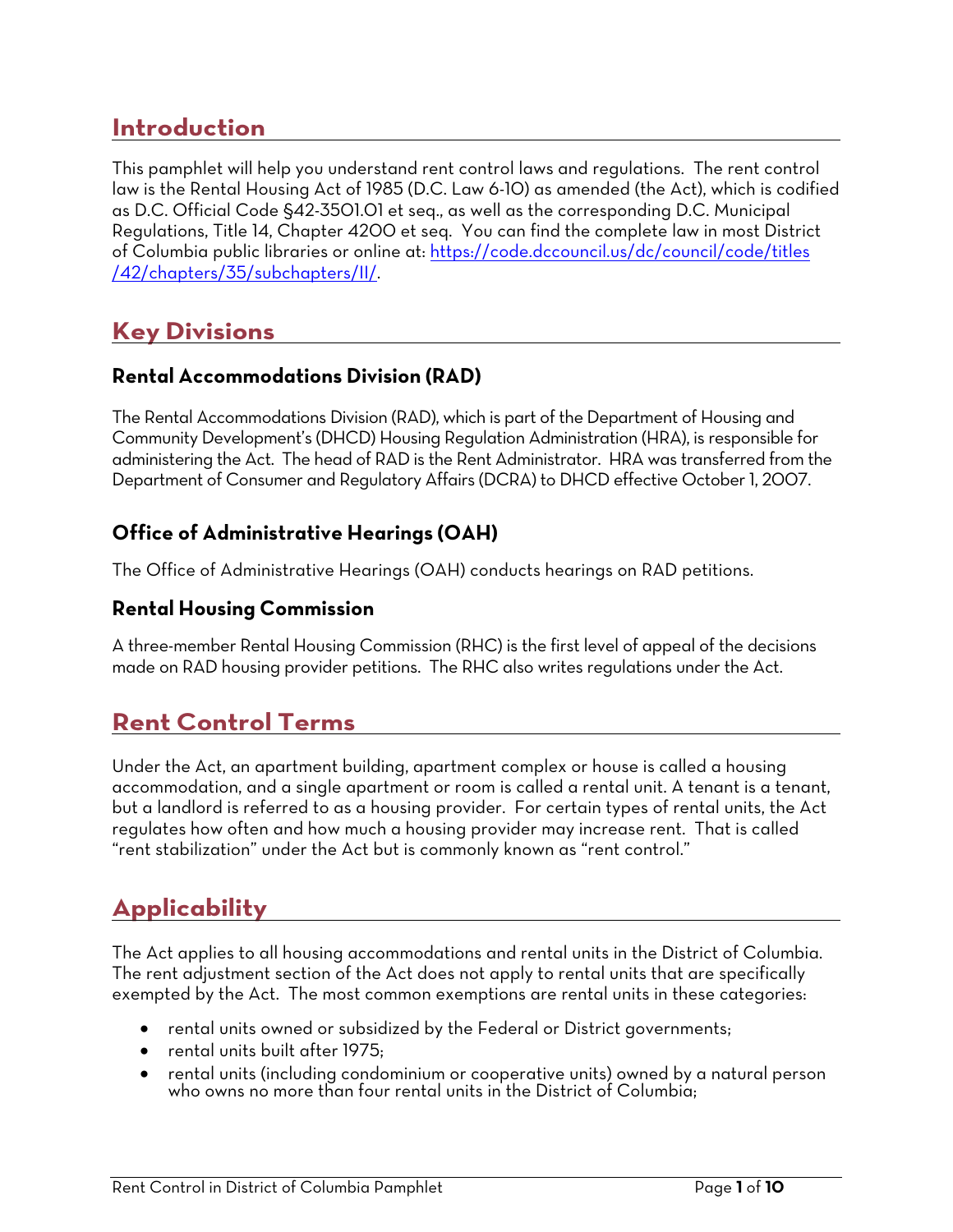- rental units that were vacant when the Act took effect; and
- Housing accommodations under a building improvement plan and receiving rehabilitation assistance through DCHD.

# **Registration**

Every housing accommodation or rental unit must be registered with RAD by filing a RAD Registration or Claim of Exemption form (RAD Form 1). Once registered, the housing accommodation or rental unit is assigned a registration number. If the housing accommodation or rental unit is qualifies for exemption, it is assigned an exemption number. If a housing accommodation or rental unit was initially exempt from rent stabilization but later falls under rent stabilization, the housing provider must amend the RAD Registration or Claim of Exemption form at that time. Changes in ownership or management must be filed with RAD within 30 days of the event. Unregistered housing accommodations or rental units are automatically rent stabilized until the property is registered with an approved exemption.

# **Increases in Rent**

Under the Act, any increase in rent for a rental unit that is rent stabilized must meet these conditions:

- 1. The new rent charged may not be more than the prior rent plus an allowable increase
- 2. The increase in rent charged cannot be more than the increase allowed under any single section of the Act.
- 3. The last increase in rent must have been at least 12 months ago (unless the unit is
- vacant).<br>4. The increase must not violate the lease agreement.
- 5. The housing accommodation must be properly registered with the RAD.
- 6. The rental unit and the housing accommodation's common elements must be in substantial compliance with housing condition regulations.
- 7. The housing provider must give a tenant a 30-day advance notice of any increase in rent.

### **Allowable Rent Increases Based on CPI-W**

The most common allowable increase in rent is an annual adjustment, based on the increase in the Consumer Price Index for the Washington, D.C. Metropolitan Statistical Area (CPI-W). For most tenants, the most that their rent can increase is the CPI-W percentage plus 2 percent, but not more than 10 percent. For elderly tenants or tenants with a disability, the maximum increase in rent charged is the Consumer Price Index (CPI) percentage or the Social Security Act Cost of Living Adjustment (COLA), whichever is less, but not more than 5 percent.

Allowable increases based on CPI or COLA are sometimes called automatic — because no petition or other special steps are required.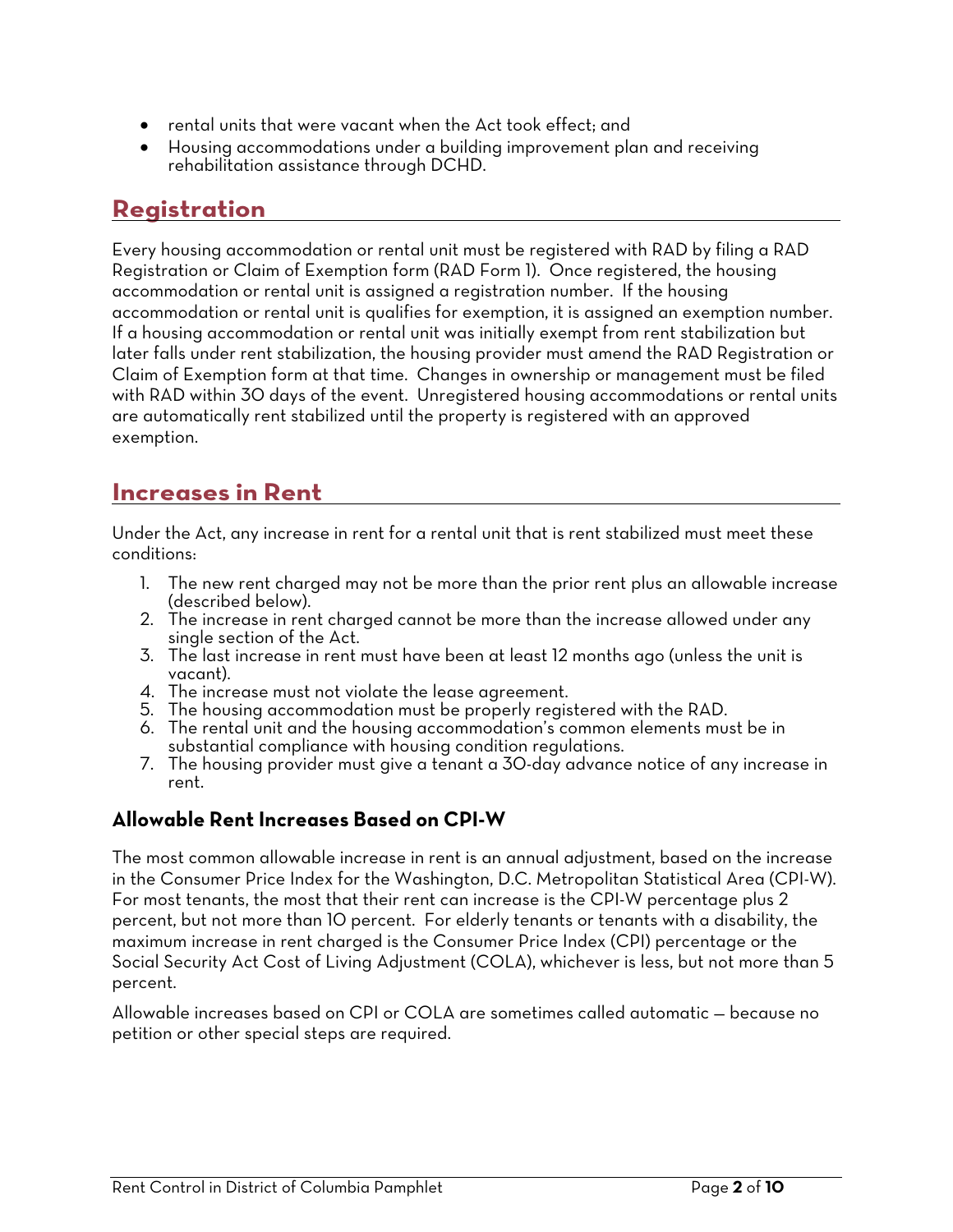### **Rent Increases When a Unit Becomes Vacant or 'Vacancy Increase'**

The only exception to the limit of one rent increase per year is when a rental unit becomes vacant. When a tenant vacates a rental unit, he housing provider can raise the rent charged to:

- 1. 10 percent more than the rent charged to the former tenant if the former tenant occupied the unit for 10 years or less; or
- 2. 20 percent more than the rent charged to the former tenant if the former tenant occupied the unit for more than 10 years.

Once there has been a vacancy increase in rent, the housing provider cannot make another increase in rent of any type for 12 months, even if another vacancy occurs.

# **Other Allowable Rent Increases**

A housing provider may choose to seek larger allowable increases under other provisions of the Act, by filing petitions for hardship, capital improvements, services and facilities substantial rehabilitation, or a voluntary agreement with 70 percent of the tenants. The other allowable increases, described in more detail below, are not automatic. The housing provider must petition or otherwise seek the consent of the Rent Administrator and tenants may choose to participate in the process, often at hearings before an administrative hearing judge.

# **Hardship**

Under the Act, housing providers are allowed to raise rents enough to earn a 12 percent rate-of-return on the housing provider's rental property investment.

To apply for this increase, the housing provider must document operating expenses for 12 of the last 15 months preceding the filing of the hardship petition. RAD will notify the tenants that a hardship petition has been filed and allow the tenants to designate a representative to support or oppose the petition.

RAD performs an audit of the hardship petition and supporting income and expense documents. The Rent Administrator issues an order granting or denying the hardship petition. The housing provider and tenants may each submit exceptions and objections to the Rent Administrator's order. If exceptions and objections are submitted, a hearing will be held with OAH to resolve the disputed matters. OAH will issue an order setting the rent increase.

### **Capital Improvements**

A housing provider can petition to increase rents by an amount enough to cover the cost of capital improvements. This type of increase in rent is called a surcharge. A capital improvement is an improvement or renovation other than ordinary repair, or maintenance if the improvement or renovation is deemed depreciable under the Internal Revenue Code. A housing provider files a petition, serves copies to the tenants, and presents the case to OAH. For non-emergency improvements, the capital improvement petition must be filed before the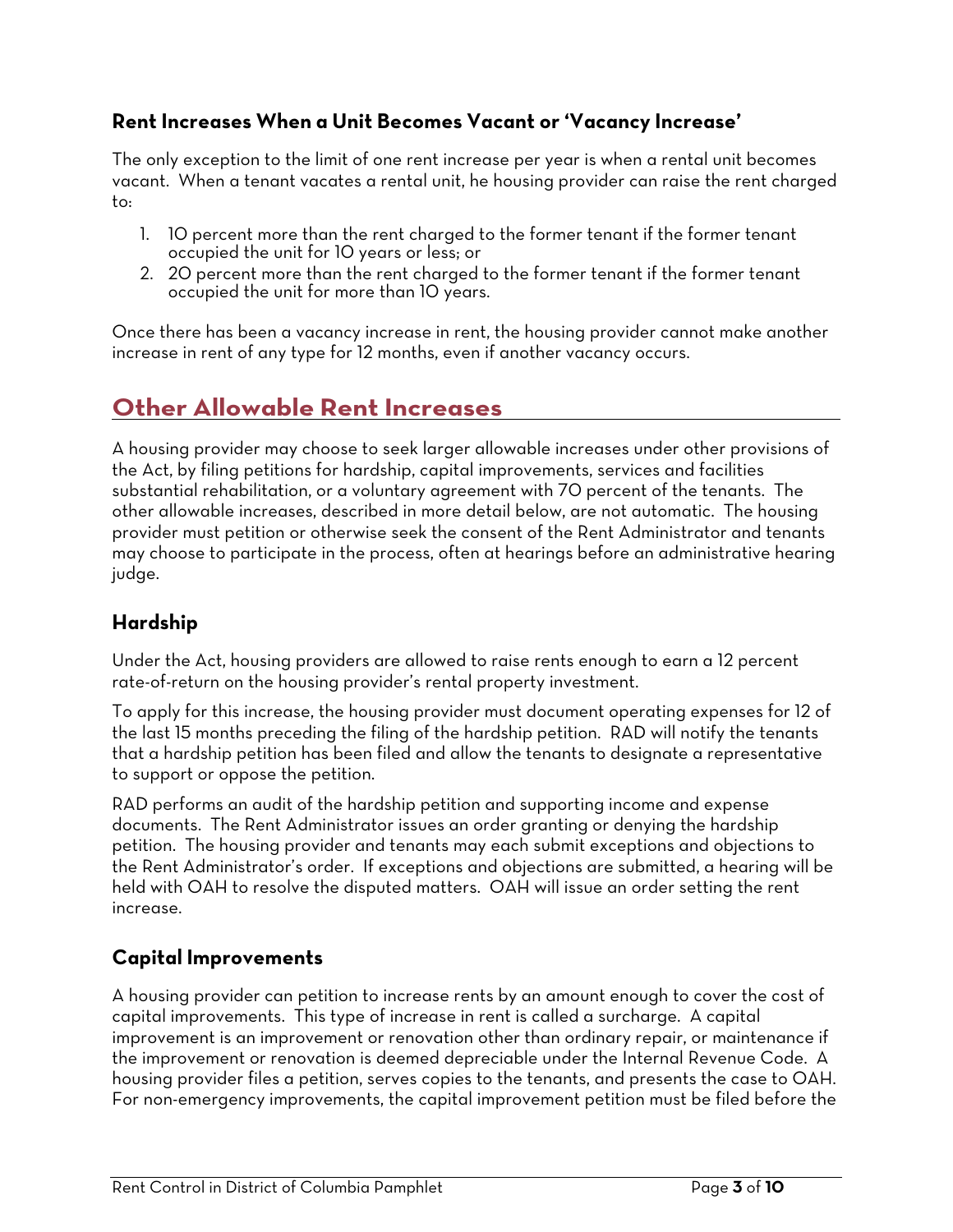work begins. For emergency improvements, the capital improvement petition must be filed no later than 10 calendar days after the installation of the emergency improvement. Tenants may support or oppose the petition. If OAH does not approve or deny the surcharge within in 60 days after the petition is filed, the housing provider may begin to perform the work pending OAH approval. If OAH approves the surcharge, the housing provider completes the work and may then raise rents.

OAH makes a ruling on the capital improvement petition, based on whether:

- the improvement will protect or enhance the health, safety and security of the tenants or the habitability of the housing accommodation;
- the improvement will be depreciable under the Internal Revenue Code;
- required governmental permits and approvals have been secured; and
- the design and cost of the work are sufficiently documented.

In addition to the work's cost, the housing provider can include financing costs, including interest and service charges. The housing provider must spread the costs of a building-wide improvement project over 96 months. For an improvement to one or more but not all rental units, the costs must be spread over 64 months. Only units affected by the capital improvements are subject to rent increases.

The surcharge may be no more than 20 percent of the prior rent charged for a building-wide capital improvement and no more than 15 percent for an improvement that does not affect all rental units.

The Act allows a housing provider to continue the surcharge until the housing provider has recovered all costs, including interest and service charges, of the capital improvement. Certain low-income elderly and disabled tenants can be exempted from a capital improvement surcharge.

The surcharge is terminated once the housing provider recovers all costs of the capital improvements.

### **Services and Facilities**

The Act allows an adjustment in rents when related services or facilities supplied by a housing provider or a housing accommodation or for any rental unit in the housing accommodation are increased or decreased.

A housing provider files a petition, serves copies to the tenants, and presents the case for the change at an OAH hearing. Tenants may support or oppose the petition. OAH makes a ruling on the petition, based on:

- the cost to the tenant of buying alternate related services or comparable facilities;
- the operating cost to the housing provider of the related services or facilities; or
- the fair market value of comparable related services or facilities.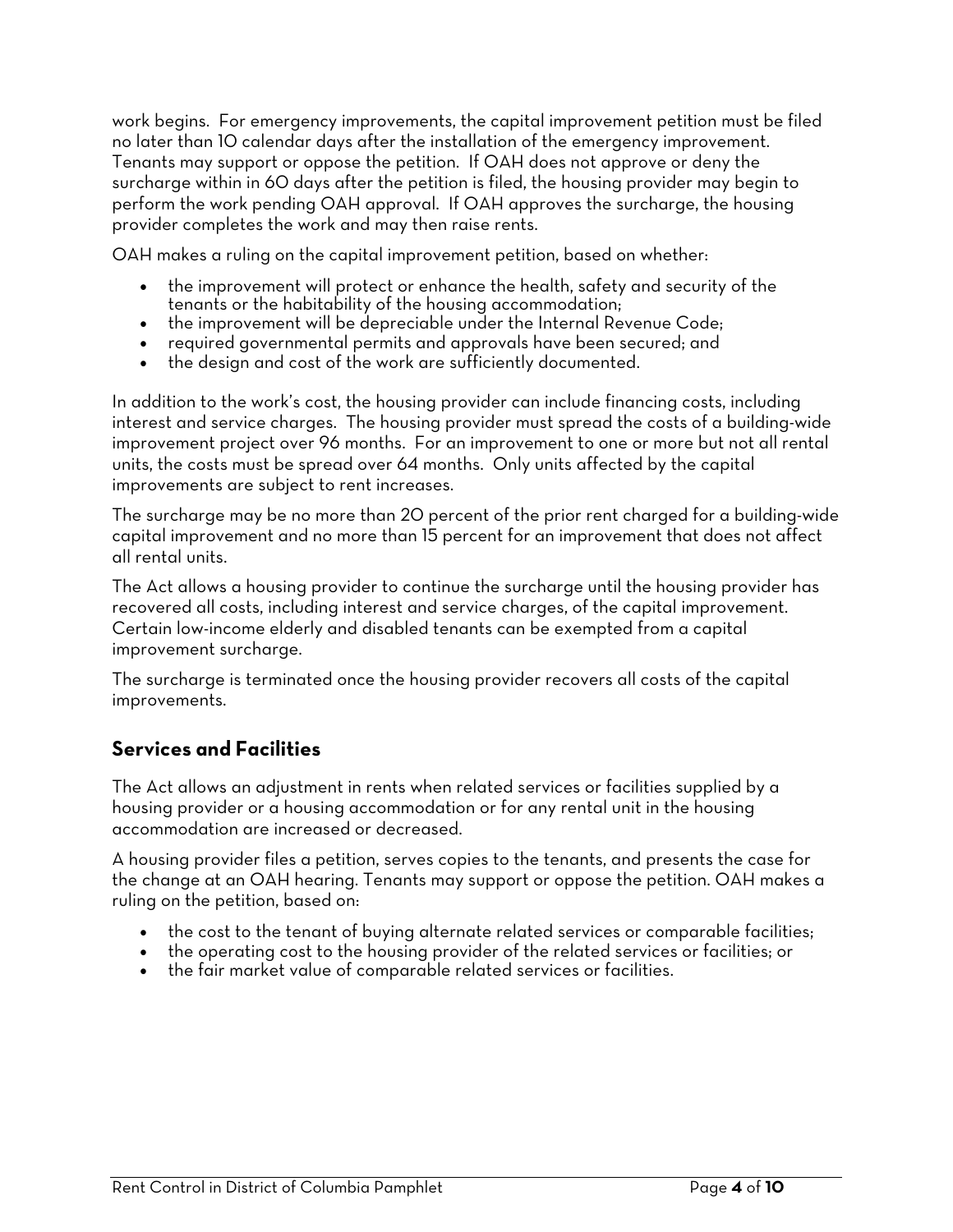### **Substantial Rehabilitation**

The housing provider may submit a petition to raise rents for a substantial rehabilitation of the housing accommodation. A substantial rehabilitation petition is filed only when proposed rehabilitation cost equals or is more than 50 percent of the real property tax assessment of the rental unit or housing accommodation. The petition must include detailed plans, specifications and projected costs. The tenants are notified, a hearing is conducted, and OAH issues a decision before the work starts. The maximum allowed rent increase is 125 percent.

This rent increase is not a temporary surcharge, but a permanent increase. When determining if a substantial rehabilitation is warranted, OAH considers:

- whether the substantial rehabilitation is in the interest of the tenants;
- the existing physical condition of the rental unit or housing accommodation as shown by reports or testimony of D.C. housing inspectors, licensed engineers, architects and contractors, or other qualified experts;
- whether the existing physical condition impairs or tends to impair the health, safety, or welfare of any tenant;
- whether the existing physical conditions can be corrected by improved maintenance, repair or capital improvement; and
- the impact of the proposed rehabilitation on the tenant or tenants in terms of proposed financial cost, inconvenience, or relocation.

### **70 Percent Voluntary Agreement**

The Act allows tenants of a housing accommodation to enter into a Voluntary Agreement with the housing provider to establish the rent, capital improvements, services and facilities, or repairs and maintenance. If the housing provider initiates the Voluntary Agreement, the tenants must be given at least 14 days to review it following the filing of the Voluntary Agreement with RAD and service on the tenants.

The Rent Administrator must approve the Voluntary Agreement and any conditions in the Voluntary Agreement must be met before rents can be raised. If approved, the Voluntary Agreement will affect all tenants, including those tenants who did not sign the Voluntary Agreement.

**Note:** The Voluntary Agreement Moratorium Amendment Act of 2020 (D.C. Law L23-0246 effective March 16, 2021) prohibits voluntary agreements for two years. RAD is not presently accepting voluntary agreements for review.

# **Tenant Petition**

A tenant who believes that a rent adjustment is incorrect may file a tenant petition with RAD. When a petition is filed:

- 1. RAD accepts the petition,
- 2. RAD transfers the petition to OAH for a hearing;
- 3. OAH conducts a hearing;
- 4. The tenant and the housing provider each present their argument(s); and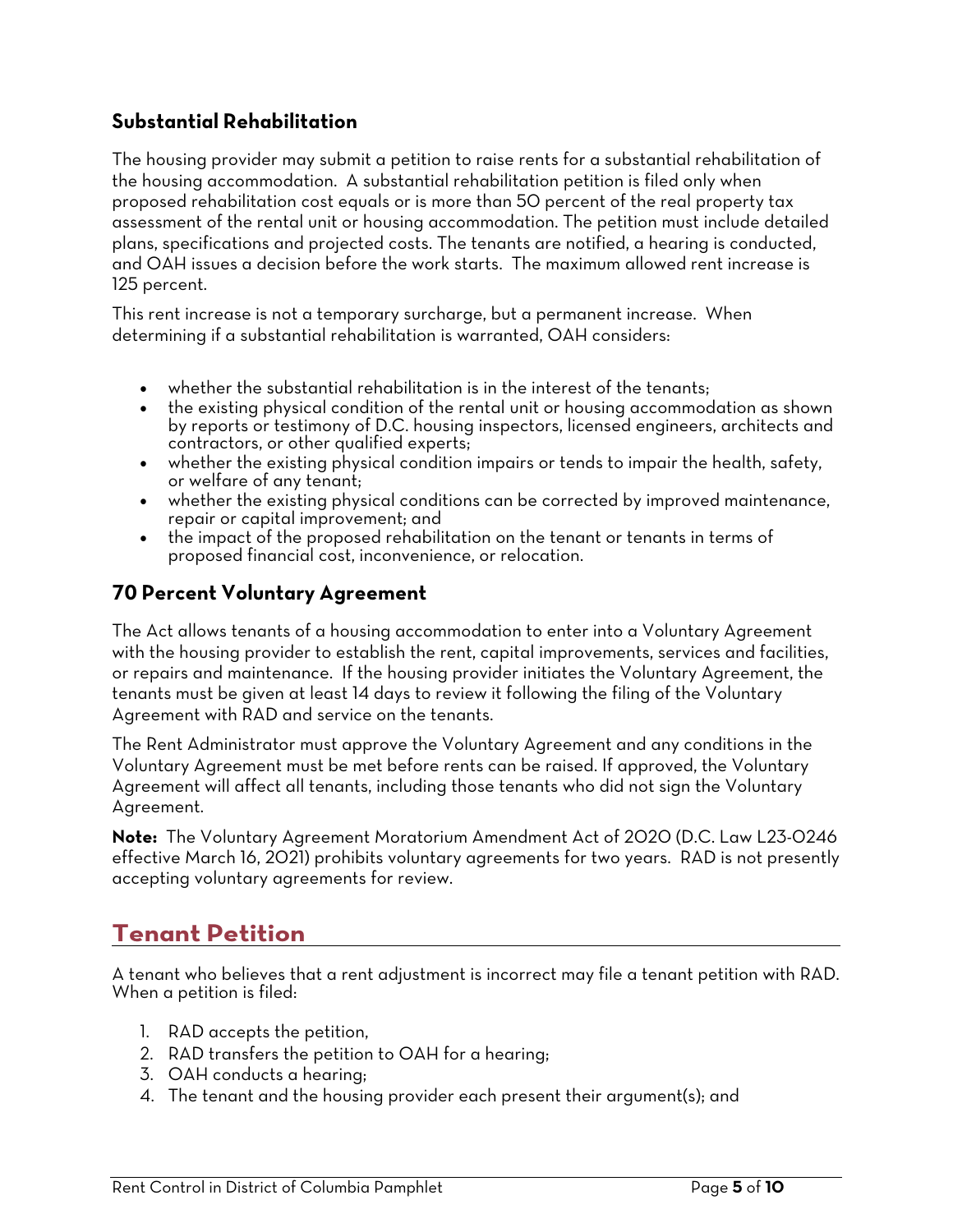5. OAH issues a decision and order.

A tenant petition may address any perceived violation(s) of the Act.

# **Protections for Elderly and Persons with a Disability**

Under the Act, elderly and persons with a disability are exempt from specific rent adjustments.

To qualify:

- As an elderly tenant a tenant must be at least 62 years old.
- Asa tenant with a disability a tenant must have a disability as defined by the Americans with Disabilities Act of 1990 (Title 42, Section 12102(2)(A) of the United States Code).

A tenant who believes he or she fits the definitions of elderly or disabled under the Act should contact the Rental Accommodations Division when receiving a rent increase to determine whether he or she qualifies for an exemption from the rent increase.

# **Act and Regulations**

This pamphlet outlines the Act but does not include every detail. Interested parties are encouraged to review the Act and its regulations or to ask a lawyer or housing professional for more help.

When laws are enacted, they are called statutes. Statutes then become part of the D.C. Official Code; in that process section numbers are changed. The website shows the law in code form.

The section numbers from the statute appear in the notes below the text of the law.

To find the Act online, go to https://code.dccouncil.us/dc/council/code/titles/42/chapters /35/subchapters/II/ and click on the section you want. The Act can be printed from the website.

The regulations are part of Title 14 of the *District of Columbia Municipal Regulations* (2004 ed., as amended). The complete regulations cover Chapter 38-44, but Chapter 42 has key provisions for registration, rent stabilization, petitions, and evictions.

To find the regulations online, go to https://www.dcregs.dc.gov/Common/DCMR/RuleList.aspx? ChapterNum=14- 42&ChapterId=2275 and click on the section you want.

The regulations can be printed from the website.

# **Where to Get Help**

For a list of organizations that provide help and support to housing providers and tenants, go to the end of this pamphlet.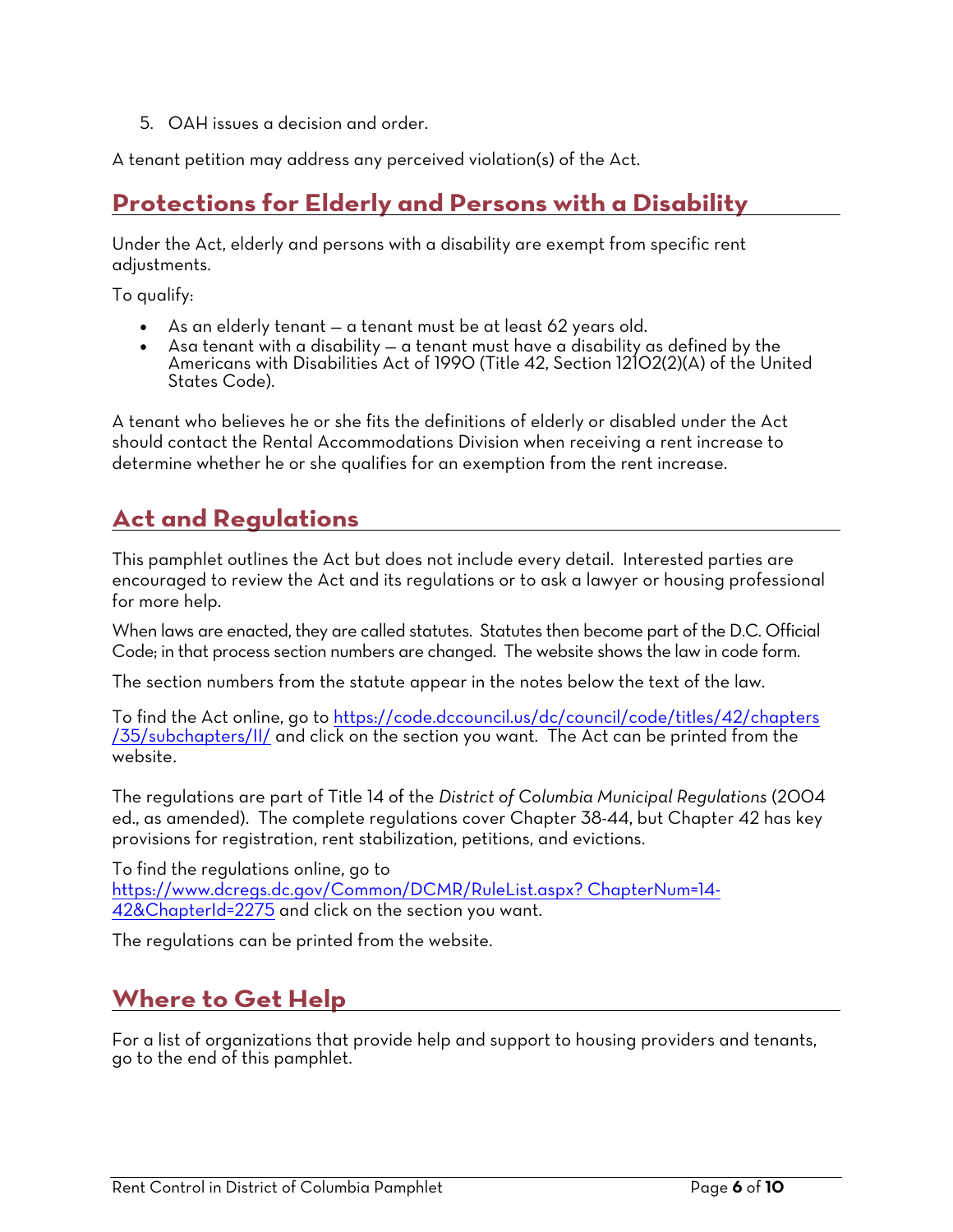*At the time this pamphlet was revised, the regulations were revised and went into effect on December 31, 2021*.

**Notice of Non-Discrimination:** In accordance with the DC Human Rights Act of 1977, as amended, D.C. Official Code Section 2-1401.01 *et seq.* (Act) the District of Columbia does not discriminate on the basis of actual or perceived: race, color, religion, national origin, sex, age, marital status, personal appearance, sexual orientation, gender identity or expression, familial status, family responsibilities, matriculation, political affiliation, genetic information, disability, source of income, status as a victim of an intrafamily offense, or place of residence or business. Sexual harassment is a form of sex discrimination which is prohibited by the Act. In addition, harassment based on any of the above protected categories is prohibited by the Act. Discrimination in violation of the Act will not be tolerated. Violators will be subject to disciplinary action.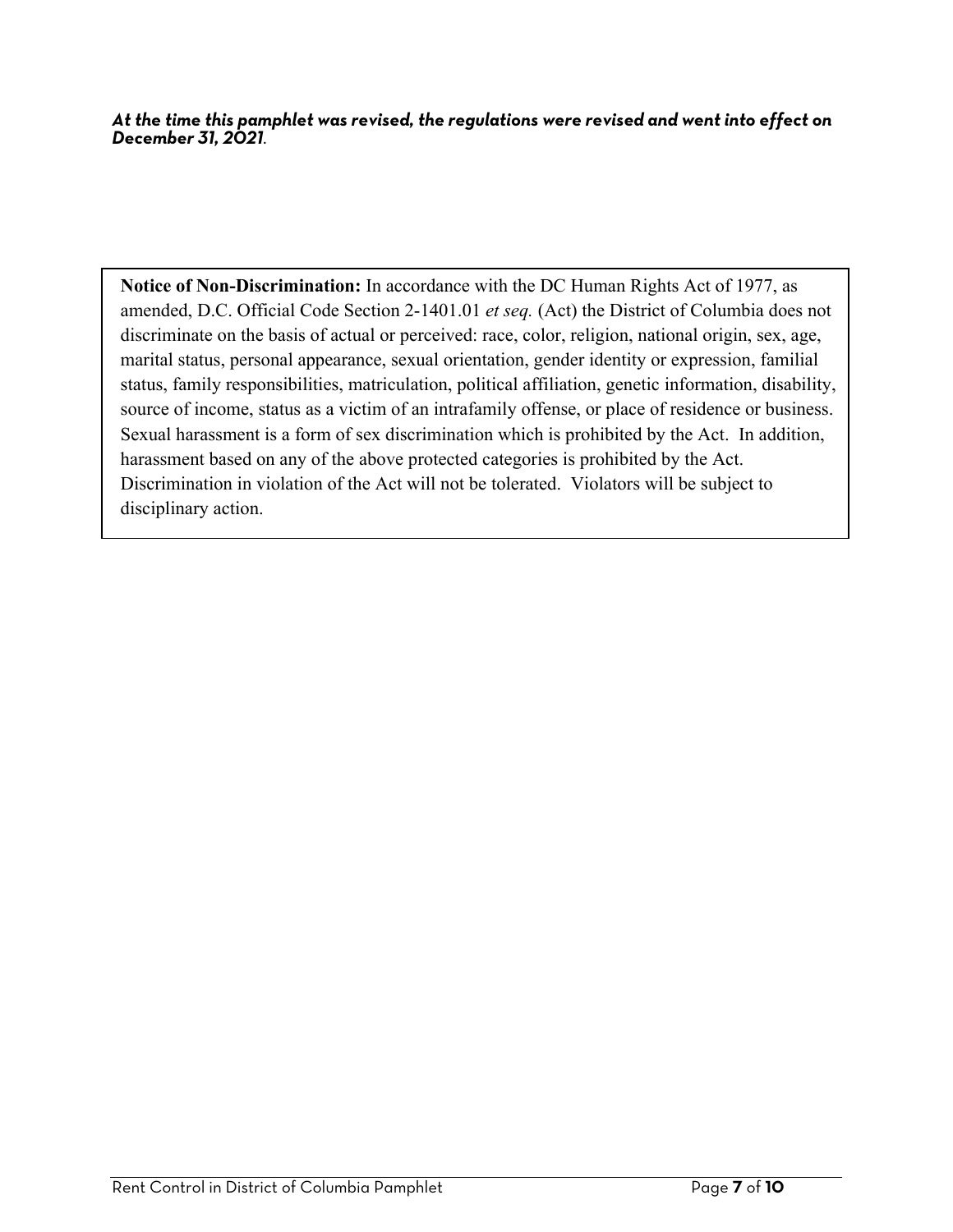# **Technical Assistance and Resource Support for Housing Providers and Tenants**

These groups and organizations provide technical assistance and resource support to housing providers and/or tenants under the Rental Housing Act of 1985 (Act), as amended, D.C. Law 6-10, D.C. Official Code §42-3501 *et seq.*, pursuant to D.C. Official Code §42- 3502.08(f) of the Act.

The following organizations can help housing providers and tenants:

**\*** For housing providers only

**\*\*** For tenants only

### **Apartment and Office Building Association**

**of Metro Washington (AOBA)** \* 1025 Connecticut Avenue, N.W. Suite 1005 Washington, D.C. 20036 (202) 296-3390 www.aoba-metro.org

#### **Archdiocese of Washington—Catholic Charities**

924 G Street, N.W. Washington, D.C. 20001 (202) 772-4300 www.catholiccharitiesdc.org

#### **D.C. Bar Association Referral Service**

901 4th Street, N.W. Washington, D.C. 20001 (202) 737-4700 www.dcbar.org

#### **D.C. Bar Pro Bono Center Legal Advice and Referral Clinic**

(2nd Saturday of each month) www.breadforthecity.org

Northwest Office 1525 7th Street, N.W. Washington, D.C. 20001 (202) 265-2400

Southeast Office 640 Good Hope Road, S.E. Washington, D.C. 20020 (202) 561-8587

### **Housing Counseling Services (HCS)**

2410 17th Street, N.W. Suite 100, Adams Alley Washington, D.C. 20009 (202) 667-7006 http://housingetc.org

#### **Landlord & Tenant Resource Center Superior Court of the District of Columbia** 510 4th Street, N.W. Building B, Room 208 Washington, D.C. 20001 (202) 879-4879 https://www.dccourts.gov/services/civil- matters/landlord-tenant

### **Latino Economic Development Center (LEDC)**

1401 Columbia Road N.W. Unit C-1 Washington, D.C. 20009 (202) 588-5102 www.ledcmetro.org

#### **Legal Information Helpline** (202) 626-3400

www.lawhelp.org/DC

#### **Legal Aid Society of the District of Columbia**

www.legalaiddc.org

Main Office 1331 H Street, N.W. Suite 350 Washington, D.C. 20005 (202) 628-1161

Southeast Office (The Big Chair) 2041 Martin Luther King, Jr. Avenue, S.E. Suite 201 Washington, D.C. 20020 (202) 628-1161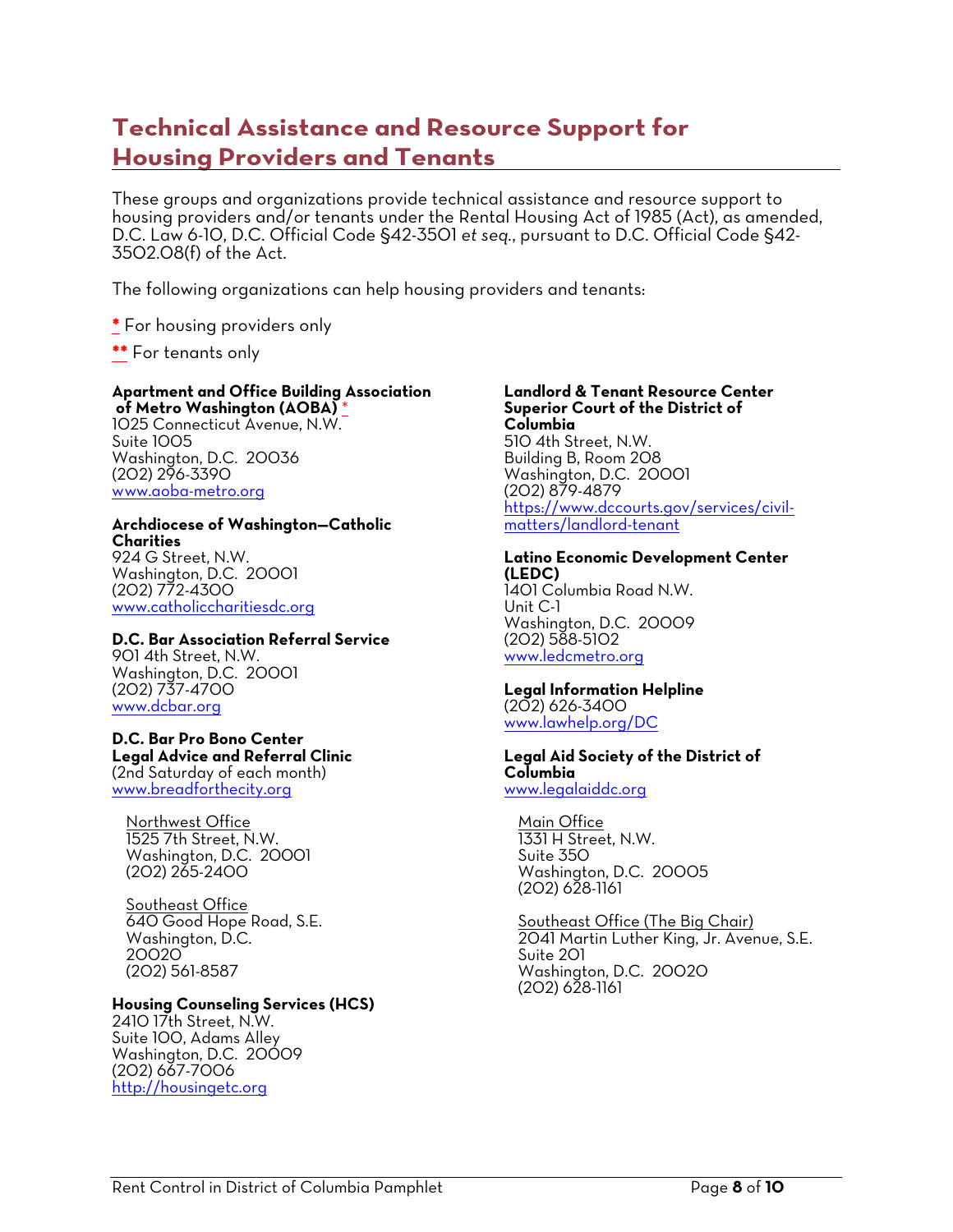#### **Legal Counsel for the Elderly**

601 E Street, N.W. Suite A-4400 Washington, D.C. 20049 (202) 434-2120 www.aarp.org/lce

### **Lydia's Housing** (Ward 7 & Ward 8)

4101 Martin Luther King, Jr. Avenue, S.W. Washington, D.C. 20032 (202) 373-1050 www.l4us.org

#### **Marshall Heights Community Development Organization (MHCDO)**

Neighborhood Legal Service Program www.nlsp.org

**Headquarters** 64 New York Avenue, N.E. Washington, D.C. 20002 (202) 832-6577

Far Northeast Office 4609 Polk Street, N.E. Washington, D.C. 20019 (202) 832-6577

Southeast Office 2412 Minnesota Avenue, S.E. Washington, D.C. 20020 (202) 832-6577

#### **Rising for Justice**

(formerly D.C. Law Students in Court) 901 4th Street, N.W. Suite 600 Washington, D.C. 20001 (202) 638-4798 www.dclawstudents.org

# **Small Multifamily Owners Association (SMOA)** \* 1001 L Street, S.E.

Washington, D.C. 20003 (202) 873-9211 https://multifamilyowners.org